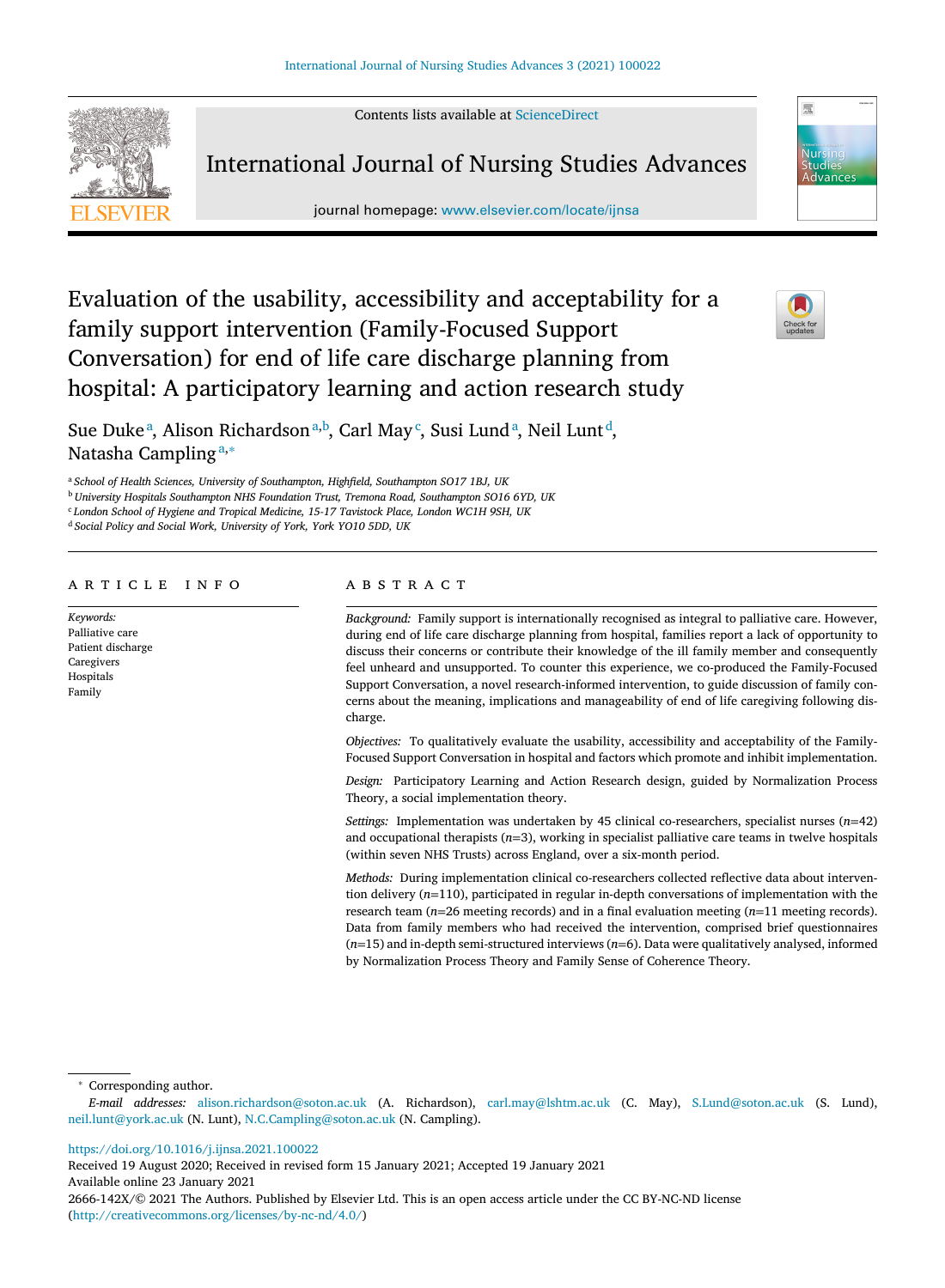*Results:* Clinical co-researchers found the intervention eminently usable and accessible. They reported a shift in family support from informing family members about patient healthcare needs, to family concerns such as how they made sense of the meaning of discharge, and how to provide family-orientated care. Family members found the intervention acceptable, they felt supported and able to make informed decisions about their role in providing end of life care. Implementation was positively influenced by coherence between the intervention and value placed on family care by clinical co-researchers. Once incorporated in their practice intervention delivery took no longer than usual practice and could be divided across consultations and collectively delivered with ward and discharge teams.

*Conclusions:* The Family-Focused Support Conversation is usable, accessible and acceptable. It enhances family support by facilitating discussion of family concerns about end of life caregiving and results in family members making informed decisions about their role in end of life care following discharge.

*Trial registration:* n/a.

#### **What is already known about the topic?**

- During transfer between care settings, family members are pivotal to continuity of end of life care and their involvement reduces the risk of readmission, but they are often excluded from discharge planning because of an organisational focus on patient need, and ambivalence towards their role by healthcare professionals.
- Families need information and support during the discharge process to make informed decisions about their role in providing end of life care but often feel unsupported, unheard, have little control or opportunities for effective advocacy for their ill family member and want more time to discuss their concerns.
- Conversational tools can help hospital staff to explore family expectations of end of life care and increase the likelihood families will be able to draw on their own resources, receive the services they need to support care and know where to find help and information after discharge.

# **What this paper adds**

- The Family-Focused Support Conversation provides a usable, accessible and acceptable process to facilitate family involvement in discharge planning which results in family members contributing knowledge about the patient and what is important to them as a family.
- Implementation of the Family-Focused Support Conversation reportedly changed the focus of support from that of patient health care needs to family concerns about caregiving at the end of life, and enabled family members to make informed decisions about their role in end of life care.
- By being involved in discharge planning family members were able to harness family resources for care after discharge and practitioners tailored health and social care resources to patient and family needs.

## **1. Background**

Family support is a key principle of palliative care, reinforced internationally through national health policies and palliative care mission statements, yet family members report unmet support and information needs [\(Wang](#page-11-0) et al., 2018). [Hanratty](#page-11-0) et al. (2014) found professional support was rarely provided to family members of dying people during discharge planning. Yet, for many patients and families, the end of life is [characterised](#page-11-0) by a succession of movements between care settings as ill health progresses (Van den Block et al., 2015). These care transitions are tangible indicators of the deterioration and impending death of an ill family member [\(Penrod](#page-11-0) et al., 2012) and consequently a source of family distress (Payne and [Morby,](#page-11-0) 2013).

Family distress is further exacerbated by the discharge process, which is typically focused on [organisational](#page-11-0) needs (Hanratty et al., 2014; [Ewing](#page-11-0) et al., 2018) and experienced by family members as haphazard and disjointed [\(Waring](#page-11-0) et al., 2014; [Hanratty](#page-11-0) et al., 2014). In addition, hospital practitioners typically conceptualise family support during discharge as providing information about a patient's health needs [\(Ewing](#page-11-0) et al., 2018), rather than about family concerns and helping family members to plan how they might provide care and support each other [\(Hanratty](#page-11-0) et al., 2014). Consequently, family members often feel marginalised and excluded from decisionmaking about discharge, lack the information and support they need to make informed decisions about their role in end of life care and how to harness family and community resources to provide and sustain care for their ill family member [\(Hanratty](#page-11-0) et al., 2014; [Waring](#page-11-0) et al., 2014).

In contrast, when family caregivers are involved and supported during discharge planning, readmission is less likely, discharge is more sustainable, resource utilisation is optimized (Bret et al., [2016;](#page-11-0) [Rodakowski](#page-11-0) et al., 2017) and caregiver burden reduced [\(Smith](#page-11-0) et al., 2019). Whilst there is a paucity of research about caregiver support [interventions](#page-11-0) during discharge (McLeod-Sordjan et al., 2011), those commenced in hospital prior to discharge, are more effective than those commenced after discharge [\(Bauer](#page-10-0) et al., 2009; Bret et al., [2016\)](#page-11-0).

There is a growing evidence-base about effective support interventions for family members providing end of life care, published in several systematic reviews (for example, [Candy](#page-11-0) et al., 2011; [Thomas](#page-11-0) et al., 2017). However, there is a paucity of implementation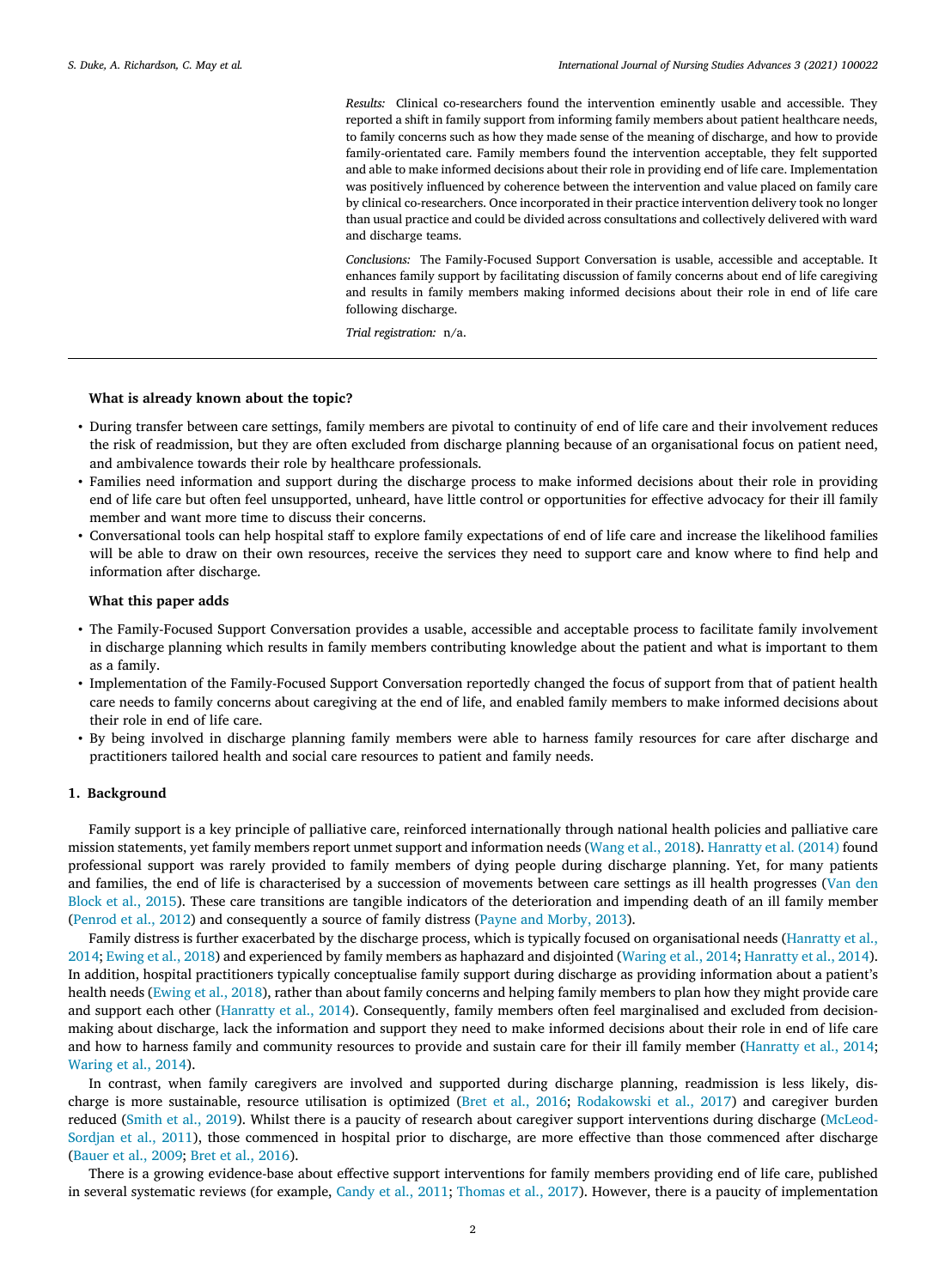#### **Table 1**

Family-Focused Support Conversation – theory, context, intervention processes and interactional practice.

|                       | Theory – family sense of<br>coherence                                                                                                                                                           | Context – care transitions at<br>the end of life                                                                   | Intervention process -<br>change mechanisms | Interactional practice -<br>conversational prompts for<br>practitioners                                                                                                                     |
|-----------------------|-------------------------------------------------------------------------------------------------------------------------------------------------------------------------------------------------|--------------------------------------------------------------------------------------------------------------------|---------------------------------------------|---------------------------------------------------------------------------------------------------------------------------------------------------------------------------------------------|
| <b>Meaningfulness</b> | Meaningfulness is the<br>motivational dimension of<br>FSC, concerned with desire<br>to resolve difficulties and<br>invest energy to get<br>through a stressful<br>situation                     | The sense the family is<br>making of discharge for<br>end of life care and its<br>significance to the family       | Empathetic statement<br>followed by a pause | 'We are beginning to<br>plan/think about<br>discharge/next place of care<br>and wanted to talk to you<br>as a family. We recognise<br>this can be a difficult time<br>for families' (pause) |
| Comprehensibility     | Comprehensibility is the<br>cognitive dimension of FSC<br>- the ability to organise<br>and sort information                                                                                     | The implications raised by<br>discharge for EoL care for<br>the family                                             | Asking about concerns                       | 'Have you talked as a<br>family about the plan for<br>[relative] to [go to next]<br>place of care]? Have these<br>discussions raised any<br>concerns for your family'?                      |
| Manageability         | Manageability is the<br>instrumental or<br>behavioural dimension of<br>FSC – whether you feel<br>you have the resources to<br>meet challenges and the<br>willingness to solve<br>problems faced | How the family might<br>manage the implications<br>of discharge and how they<br>can harness necessary<br>resources | Problem-solving coaching                    | 'Have you had any thoughts<br>as a family about how you<br>might manage those<br>concerns?' '<br>Are there things that we<br>can help you with?'                                            |

research translating this evidence into realistic clinical applications (Ferrell and [Wittenberg,](#page-11-0) 2017; [Ugalde](#page-11-0) et al., 2019). Moreover, none of the tested interventions reported in systematic reviews address caregiver support during hospital admission or during the transition of care from hospital to home or nursing home. All were developed for provision in outpatient or community settings, designed to be delivered over successive consultations, each lasting 30–90 minutes. This pattern of delivery is unrealistic in acute hospitals because of the unpredictability about the length of time needed to organise end of life care discharge [\(Benzar](#page-10-0) et al., 2011). In a systematic review of intervention design for supporting caregivers during palliative care, [Applebaum](#page-10-0) and Brietbart (2012) concluded structured interventions which are time-limited and goal-orientated are likely to be feasible and effective.

In an earlier phase of the study reported here we co-constructed a brief intervention, the Family-Focused Support Conversation, a structured conversation to provide family support during discharge planning for end of life care [\(Duke](#page-11-0) et al., 2020). The intervention was co-constructed from a critical review of interventions reported in randomised controlled trials, reviewed in systematic reviews and meta-analysis of caregiver support during end of life care. Table 1 outlines the structure of this intervention and examples of conversational prompts designed to guide the process.

The Family-Focused Support Conversation is a structured conversation, guided by the components of Family Sense of Coherence Theory [\(Antonovsky](#page-10-0) and Sourani, 1988): *meaningfulness* of the care transition at the end of life; the *comprehensibility* of implications of the current situation; and the *manageability* of responding and harnessing resources to support the ill family member and each other (Table 1). Each component is explored using intervention mechanisms identified from the evidence review: identifying concerns, providing information, and coaching problem-solving. A full description of the Family-Focused Support Conversation intervention is provided using the TIDieR criteria [\(Hoffman](#page-11-0) et al., 2014) in Supplementary material 1.

Pilot implementation of the Family-Focused Support Conversation was undertaken in three acute hospital NHS Trusts in England, to assess the potential for the intervention to be used in acute hospital practice. The results of the pilot implementation demonstrated the intervention was readily implemented in practice and had potential to be adopted in acute hospitals (Duke et al., [2020\)](#page-11-0). In this paper we report a qualitative evaluation of a larger scale implementation in 12 NHS acute hospitals (within seven NHS Trusts).

# **2. Method**

# *2.1. Aims*

Our aims were to:

- 1 Assess usability and accessibility of the Family-Focused Support Conversation in acute hospitals.
- 2 Assess acceptability of the Family-Focused Support Conversation how roles, relationships and resources were influenced.
- 3 Understand factors which promoted and inhibited implementation of the Family-Focused Support Conversation.

## *2.2. Implementation – theoretical approach*

The study adopted Hawe et al. [\(2009\)](#page-11-0) definition of interventions as time and space bounded activities and patterns of behaviour, determined by the relationship between features such as roles, people, time, funds and physical resources. Thus, implementation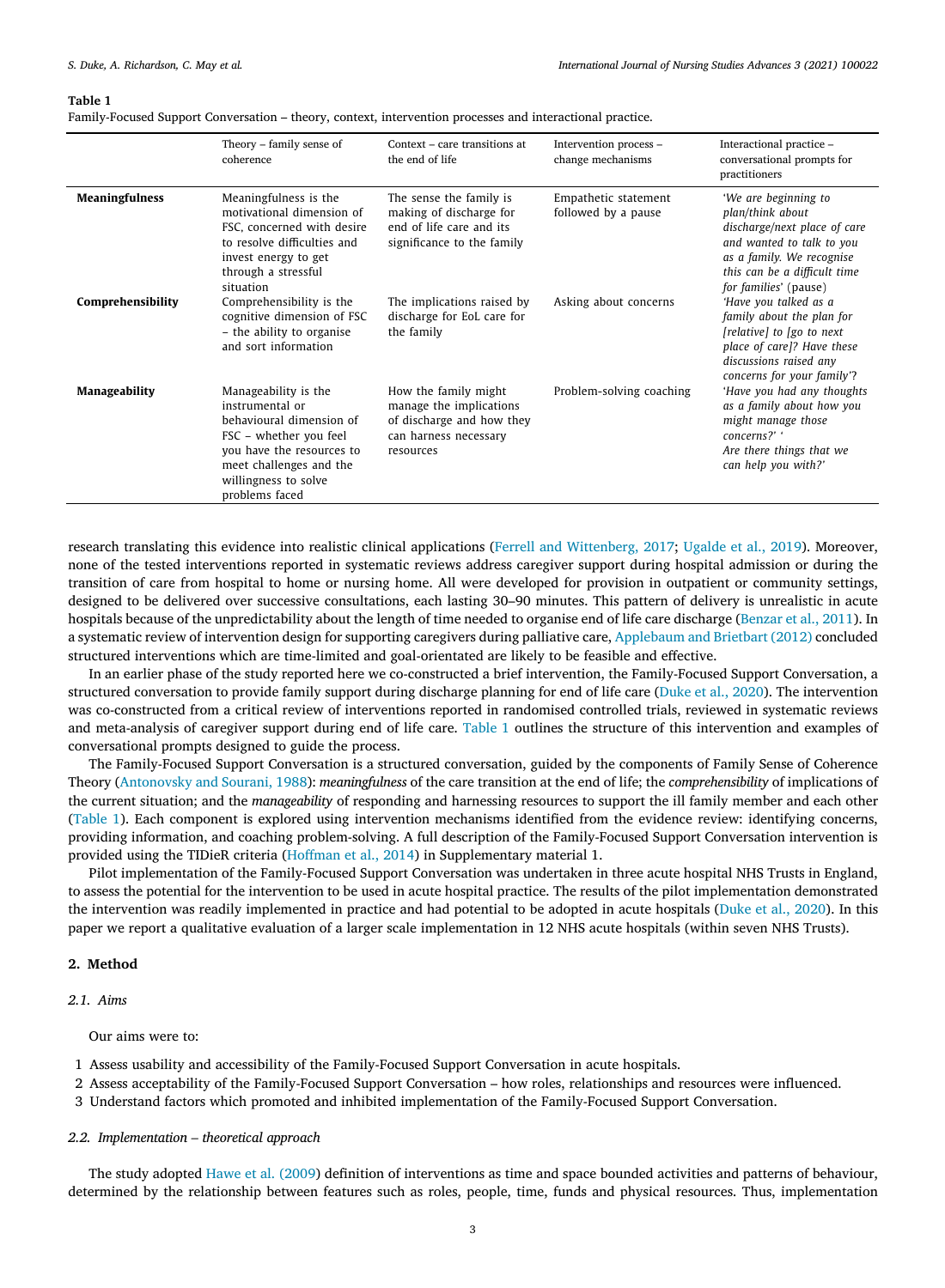was considered a dynamic relationship between the Family-Focused Support Conversation (intervention) and implementation context. Hawe and colleagues argue this dynamic influence whether '*something significant happens*' which positively '*change[s] the future trajectory of the system's dynamic*' (p. 274). Thus, this dynamic influences how an intervention is operationalised, accessed and its consequent effectiveness [\(Zamboni](#page-11-0) et al., 2019). Understanding this dynamic is crucial to explaining variability between implementation sites.

Therefore, the study was guided by Normalization Process Theory (May and [Finch,](#page-11-0) 2009), a robust social implementation theory, which explains the implementation work undertaken by practitioners to embed an innovation in practice and the dynamic between the innovation and organisational context. Normalization Process Theory consists of four constructs. *Coherence* describes the work of making sense of an innovation; *cognitive participation* describes the relational work involved in implementation; *collective action* describes the operational work involved; and *reflexive monitoring* describes the appraisal work undertaken to understand how an innovation influences practice. These constructs provide a means of analysing implementation work to illuminate the organisational and relational factors that promote and inhibit implementation [\(Murray](#page-11-0) et al., 2010; May, [2013,](#page-11-0) May et al., [2018\)](#page-11-0).

In addition, May and colleagues [\(2016:](#page-11-0)7) describe two restructuring processes, consequent to implementation work, indicative of organisational change. The first, normative restructuring, refers to '*modifications in the conventions, rules and resources'* that guide *'everyday behaviour and action'* (May et al., 2016:7). The second, relational restructuring, refers to '*changes in the structure and conduct of the interpersonal interactions and group processes'* and in '*accountabilities to each other'*.

Moreover, Normalization Process Theory provides understanding about interventional factors influencing implementation [\(Murray](#page-11-0) et al., 2010; May et al., [2016\)](#page-11-0). To be embedded in practice an intervention has to have traction or purchase in practice. The potential traction of an intervention is influenced by how tightly the interventional components are coupled to each other. An innovation is more likely to be embedded if there is some flexibility in the order or timing of interventional components (loose coupling). In addition, implementation is influenced by the degree of discretion available to clinicians. The more discretion clinicians have to use their expertise and available resources, the more likely an innovation is to be embedded (May et al., [2016\)](#page-11-0). Combined, these two factors (loose coupling and clinical discretion) enable practitioners to shape the intervention to meet individual and contextual circumstances and this in turn influences the potential for an innovation to effect organisational change.

Thus, our approach to implementation focused on '*linkages, relationships, feed-back loops and interactions amongst the system's parts*' [\(Hawe](#page-11-0) et al., 2009:269), rather than discrete factors such as individual or organisational attributes. We were concerned with the potential for the Family-Focused Support Conversation to be embedded in practice and to change or create new roles and relationships, re-distribute resources and influence system change.

# *2.3. Research approach – Participatory Learning and Action Research*

The theoretical perspectives described above were integrated with the overarching study approach, Participatory Learning and Action Research (PLA) (de Brùn et al., [2016\)](#page-10-0). In previous phases of this study we found this integration valuable to ensure inclusion of different kinds of knowledge from diverse groups of participants.

Participants in the phase of the study reported here, consisted of:

- clinical co-researchers (*n*=45): nurses (*n*=42) and occupational therapists (*n*=3) working in hospital palliative care teams (*n*=9), providing specialist palliative care services to *n*=12 hospitals in *n*=7 NHS acute hospital Trusts in England (involved in implementation, data collection and interpretation of findings);
- family members who participated in the intervention (*n*=15);
- health and social care experts (*n*=7), consisting of palliative care social workers and carer organisation leaders, hospital and community care experts, recruited from local and national networks (involved in interpretation of findings);
- patient and public involvement participants (PPIs) (*n*=5), members of the public with experience of caring for a dying relative, recruited through local research networks (involved in interpretation of findings).

# *2.4. Ethical considerations – participant recruitment and consent*

Ethical approval was gained via the NHS Health Research Authority South Central – Hampshire A Research Ethics Committee (16/SC/0330). Research Governance approvals were gained from each participating NHS Trust (IRAS: 208275).

Family members were recruited via an invitation within a research information pack given to them by the clinical co-researcher who had provided the intervention. The research pack consisted of a participant information sheet, consent form, short questionnaire, and request for contact details if willing to be interviewed and a freepost return enveloped. Clinical co-researchers explained to family members the pack contained details of an evaluation and they were under no obligation to participate. Family members were invited to return a short questionnaire to the research team and to indicate on the questionnaire if they were willing to participate in an interview. Those who agreed to participate in an interview, were contacted by the researcher to arrange a date and time for interview and offered an opportunity to discuss the study. Participants gave informed consent before the interview was conducted.

The clinical co-researchers were recruited in the following ways. Co-researchers from three teams involved in previous phases of the study (co-design of the intervention and pilot implementation) were invited to participate in the roll out phase; all agreed. Co-researchers from six other teams were recruited via an invitation letter outlining the study, sent by the principal investigator (SD) to clinical leads of hospital specialist palliative care services in England. We selected teams from those who replied and voiced interest to participate (*n*=32), across England (from four NHS Trusts in the South England, one in the Midlands and three in the North) to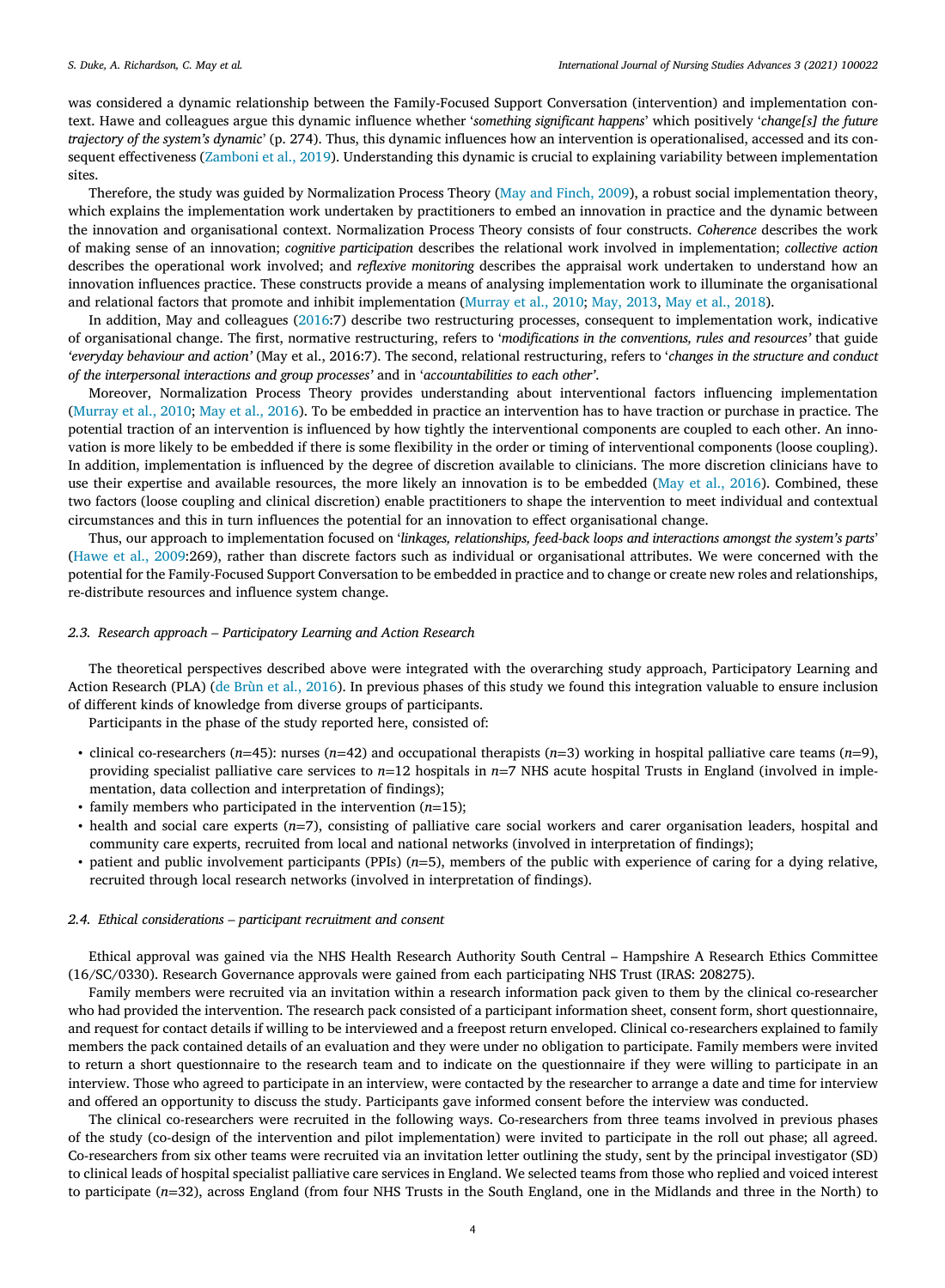facilitate provision of support from the research team and to ensure a mixture of district and teaching hospitals in rural, urban and inner-city areas, serving populations with differing demographic and deprivation characteristics. Thus, four of the teams worked in NHS Trusts serving urban populations, three serving inner-city populations and two serving rural populations. The NHS Trusts were situated in some of the least deprived places in in England (*n*=5) and some of the most deprived places (*n*=4). All of the specialist palliative care teams selected provided palliative care services to people with any diagnoses. None of the invited teams declined to participate. Once teams were recruited, team members self-selected.

Participatory Learning and Action research raises particular ethical concerns which principally revolve around the location of 'power' in researcher and participant relationships and how this is managed to achieve the collaborative relationship intended (de Brùn et al., 2016). Our decision to refer to the clinicians implementing the intervention as [co-researchers](#page-10-0) relate to these concerns. The term co-researcher attempts to recognise the participating practitioner's role in researching their practice, implementing the intervention and critically reflecting on this process. Explanation of this research approach was included in the training provided to clinical co-researchers prior to implementation.

One of the key challenges of participatory learning and action research is the changing expectations that occur as research progresses. Therefore, information provided at the beginning of the study, on which consent to participate is based, may change over time. We managed this challenge by outlining expectations for each cycle of the study and these expectations were part of the ethical approval gained for the study [\(Duke](#page-11-0) et al., 2020).

Thus, prior to implementation, clinical co-researchers were informed about the purpose and process of the study, their role, expectations of their involvement and of the core research team.

## *2.5. Implementation*

Implementation was undertaken by the clinical co-researchers described above over a six-month period (March–Sept 2017). Prior to implementation clinical co-researchers were trained in the use of the Family-Focused Support Conversation in a two-hour faceto-face interactive group discussion and demonstration, provided by members of the research team (SD, NC, SL, NL). Training was organised regionally, one in the north and one in the south of England. The same educational delivery plan was used and delivered at both events. In addition, the training was supported by a training pack, which detailed the intervention process, rationale and underpinning premises and provided worked examples of intervention delivery. Clinical co-researchers provided the intervention to family members of patients on their caseload being discharged home or to a nursing home for end of life care.

# *2.6. Data collection*

Data were collected with family members who had received the intervention and clinical co-researchers implementing the intervention.

Family member data (designed to address research aim 2) consisted of:

- Questionnaire comprising 3 items about the intervention process (whether they had been asked about their concerns; whether they had discussed these concerns as a family; and what would help to address these concerns) and 1 item about their view of the intervention (whether there was anything else they would have preferred or not preferred to have discussed).
- Semi-structured interviews exploring family concerns about transfer of care and the perceived helpfulness of the intervention. Interviews were conducted by telephone, by NC and SL, both experienced qualitative researchers in end of life care (NC and SL), digitally recorded and transcribed verbatim. Interviews lasted 45–60 minutes each.

Clinical co-researcher data (designed to address all three research aims) were collected through discussion with co-researchers during and at the end of the implementation period. Guided by Normalization Process Theory, data included

- Reflective records of intervention delivery. Each clinical co-researcher was asked to reflect on a minimum of five interventions during the implementation period in a reflective record. The purpose of these records were to provide an aide memoire for support call and evaluation discussions about implementation, to address the research aims, rather than to record of the total number of interventions provided, as might be needed in an impact and scalability evaluation.
- Support call records, of team-based telephone conversations between clinical co-researchers and members of the research team (SD, NC, SL), to discuss implementation progress, guided by common questions reflecting Normalization Process Theory. Detailed notes of these conversations were made by a member of the research team. The duration of support calls were typically 30– 45 minutes;
- Evaluation meetings were held at the end of the study (facilitated by SD, NC, SL) with clinical co-researchers in each hospital palliative care team, in a venue of their choice (usually a team office). The reflective records and support call discussion were used as a prompt for discussion, in addition to Normalization Process Theory generated questions focused on reflexive monitoring, which were common to all meetings. Evaluation meetings typically lasted between 60 and 90 minutes.

## *2.7. Analysis*

The analytical process was informed by Normalization Process Theory (all clinical co-researcher data) and Family Sense of Coherence (all family member data). Researchers have adopted several strategies for analysing data informed by Normalization Process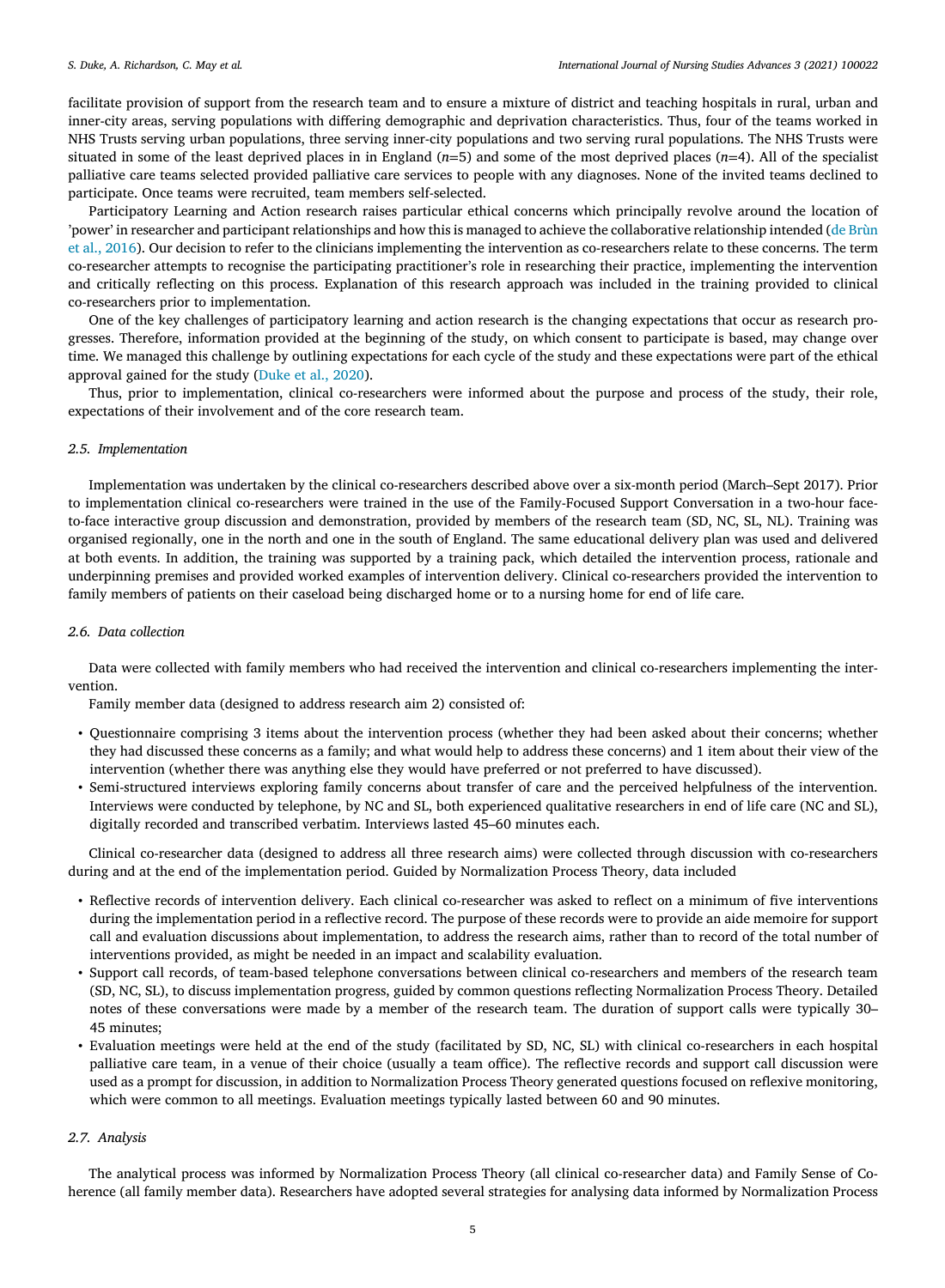

**Fig. 1.** Process of analysis.

Theory. Like others, we found it helpful to undertake analysis by hand in a small group (NC, SL, SD), so that analytical decisions and disagreements could be discussed to come to resolutions congruent with the data (http://www.normalizationprocess.org/how[do-you-use-npt/qualitative-research/coding-analysis/](http://www.normalizationprocess.org/how-do-you-use-npt/qualitative-research/coding-analysis/) ). We adopted the following analytical process (Fig. 1):

- 1 Clinical co-researcher data were deductively coded against Normalization Process Theory constructs;
- 2 Data were then extracted, using this coding, and deductively organised against questions generated for evaluating interventions using Normalization Process Theory [\(Murray](#page-11-0) et al., 2010);
- 3 Family member data were inductively thematically analysed, guided by Family Sense of Coherence Theory, to provide an understanding of the process and impact of the intervention, from family members' perspectives;
- 4 Family member analysis was then synthesised with the clinical co-researcher data analysis, to provide an integrated account of implementation results. This was achieved by constructing narrative themes which described the data for each of the Normalization Process Theory generated questions [\(Murray](#page-11-0) et al., 2010);
- 5 Implementation results were revised following discussion of interpretation with clinical co-researchers, PPIs, and clinical experts;
- 6 The revised implementation results were mapped against the research aims;
- 7 The resulting narrative summary was cross-checked against the extracted data generated in step 5, to guide composition of the report text.

# **3. Results**

Forty-one family members received an invitation to participate in the study, 15 family members completed a questionnaire (10 females, 5 males; age range 20–82, median age 60); 10 family members agreed to be approached to be interviewed, 6 were interviewed (3 females, 3 males; age range 48–81, median age 66) and 4 did not participate (3 accepted invitation but were unobtainable when contacted, and one declined to be interviewed, with no reason given).

Forty-five clinicians self-selected to be clinical co-researchers and recorded *n*=105 reflective accounts of intervention delivery. Co-researchers recorded interventions that 'stood out' in some way, to discuss in support calls and evaluation meetings. Twenty-six support calls and nine end of study evaluation meetings were recorded, seven face-to-face and two by telephone with individual co-researchers unable to attend an evaluation meeting.

Characteristics of the participating research sites and of co-researcher involvement are detailed in supplementary material 2.

All references to clinical co-researchers in the following results refer to the specialist nurses and occupational therapists who undertook implementation.

# *3.1. The usability of the Family-Focused Support Conversation intervention*

By the end of the study, clinical co-researchers were positive about the Family-Focused Support Conversation, some reported it was now embedded into their practice, *'it would be hard not to use the intervention now'* (team A) and others were committed to continuing to use it in the future. Co-researchers found it *'straightforward to deliver, …not onerous'* (team H) and time effective, '*you're not going round and round with families'* (team A).

Clinical co-researchers described a variety of collective action strategies adopted [\(Table](#page-6-0) 2). They stressed the importance of '*retraining their brains*' so that they did not slip back into their '*embedded habits*' (team H, both quotes). Strategies included rehearsing the intervention with each other and proactively planning opportunities to use the intervention in practice. A key focus of this performance work was attention to the phrasing used in the intervention, so that it was concordant with their interactional style and local vernacular. Most clinical co-researchers also described the conscious effort that was needed to leave a pause after the empathic statement and to resist the temptation to 'focus on professional solutions - what the team can offer the family...you want to blurt it all out' (team H).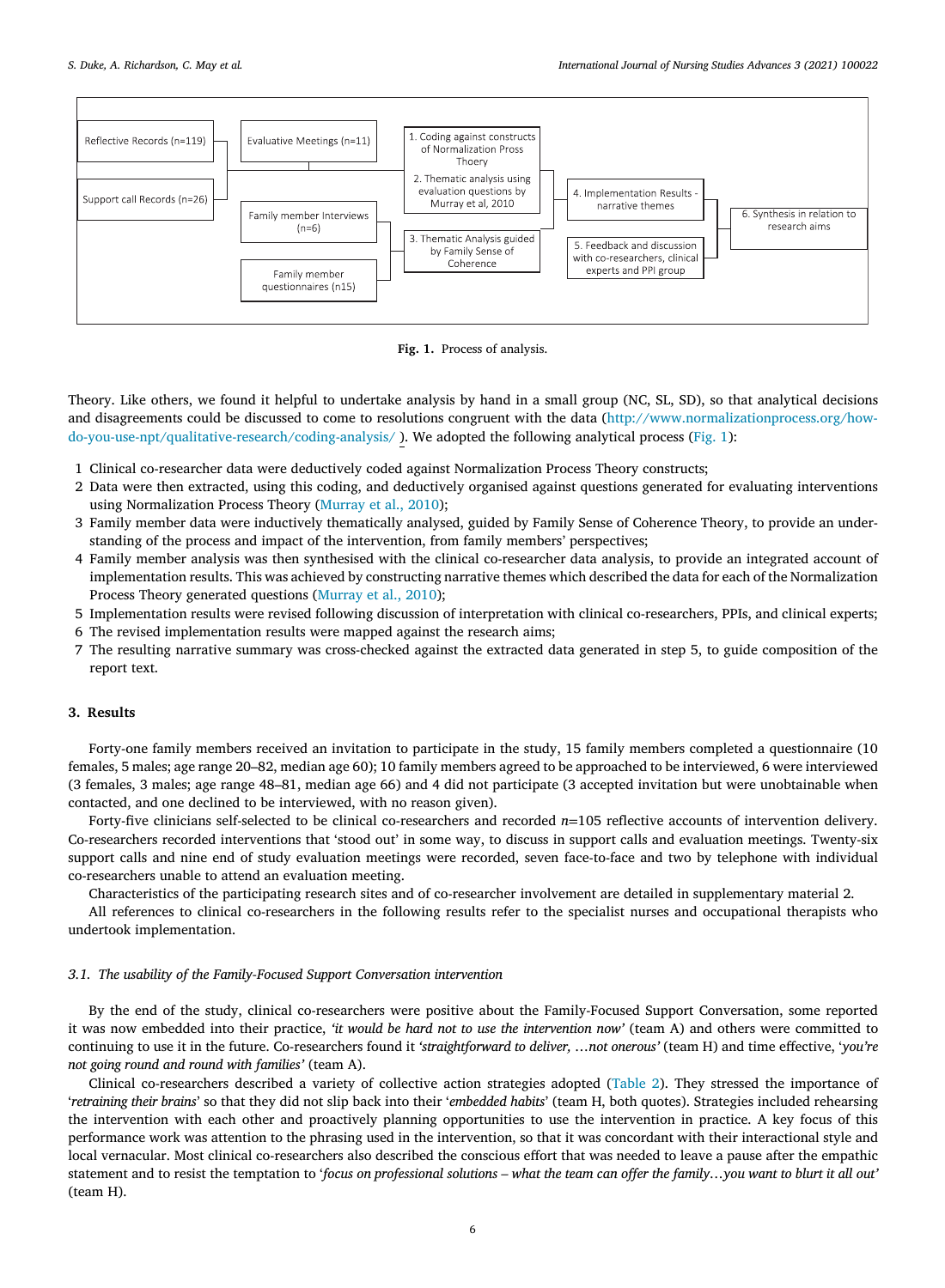#### <span id="page-6-0"></span>**Table 2**

Implementation strategies (collective action) adopted by clinical co-researchers.

| Skill-set workability - performance                                                                                                                                                                                                                                                |                                                                                                                                                                                                                                                                                                                                                                                                                                                                                                                                                                                                                                                                                                                                                                                                                           |  |  |  |
|------------------------------------------------------------------------------------------------------------------------------------------------------------------------------------------------------------------------------------------------------------------------------------|---------------------------------------------------------------------------------------------------------------------------------------------------------------------------------------------------------------------------------------------------------------------------------------------------------------------------------------------------------------------------------------------------------------------------------------------------------------------------------------------------------------------------------------------------------------------------------------------------------------------------------------------------------------------------------------------------------------------------------------------------------------------------------------------------------------------------|--|--|--|
| <b>Situated learning strategies</b><br>Co-researchers stressed the effort needed to absorb the<br>intervention and to 'retrain their brains' so that the<br>intervention became 'second nature' and they didn't 'slip<br>back into old habits' (team A and H, evaluation meetings) | • Reviewing training slides and rehearsing the intervention together<br>• Seeing a family in pairs to enable joint feedback and reflection<br>• Coming together as a group to undertake post-intervention reflection<br>• Some practiced on 'straightforward' opportunities for delivery, so that<br>they could become confident in using the intervention without worry of<br>complex family issues, such as conflicting opinions about place of care<br>(team H). Others practiced parts of the intervention as opportunities<br>arose (team A).<br>• Designing a crib sheet as an aide memoire (team B) or referring to the<br>prompt card before seeing a family member (team A)                                                                                                                                      |  |  |  |
| <b>Interactional strategies</b>                                                                                                                                                                                                                                                    | • Tailoring the wording of prompts to their role, or local language (Teams<br>$C$ and $F$ )<br>• To resist providing solutions, co-researchers used strategies such as<br>pausing, or reframing the question and breaking it down into something<br>more specific, such as 'what might you need help with?' (Team D,<br>evaluation meeting).                                                                                                                                                                                                                                                                                                                                                                                                                                                                              |  |  |  |
| Skill-set workability - allocation                                                                                                                                                                                                                                                 |                                                                                                                                                                                                                                                                                                                                                                                                                                                                                                                                                                                                                                                                                                                                                                                                                           |  |  |  |
| <b>Proactive planning</b><br>'anything that changes practice you need to remember (to<br>do it) and be conscious of it' (Evaluation meeting H)                                                                                                                                     | • Identifying opportunities to use the intervention when reviewing<br>caseload<br>• Communicating opportunities to use intervention to other team<br>members in board rounds or by marking the caseload board.                                                                                                                                                                                                                                                                                                                                                                                                                                                                                                                                                                                                            |  |  |  |
| Phasing delivery strategies                                                                                                                                                                                                                                                        | • Phasing delivery across sequential consultations by the same or different<br>co-researcher (A and I) to manage time pressures or to enable family<br>members time to think through their concerns or so that other members<br>of the family could be involved or when a family had numerous<br>concerns, prioritising the concerns to address first and returning at<br>another time to address others<br>• Phasing delivery according to skill mix (team A and B). For example,<br>dividing delivery between a nurse and occupational therapist, matching<br>skill-set with family concerns, or between palliative care nurse and<br>discharge liaison nurse, optimising skill-set resources.<br>• Extending the medium of delivery from face-to-face to telephone, for<br>some or all the intervention (Team A and I) |  |  |  |

#### *3.2. The influence of Family-Focused Support Conversation on roles, relationships and resources*

Clinical co-researchers reported the Family-Focused Support Conversation facilitated a change in their approach to family support, from an orientation solely on patient needs to one that encompassed family concerns. They described how they had previously made assumptions about family concerns and been complacent about what was possible. One co-researcher commented *'the experience of* delivering the intervention is characterised by receiving answers you did not expect...it changed how family members responded' (team H). Another found '*[family members raised] little things that you would not have thought about*' (team D). Additionally, some valued the intervention for bringing *'complex [family] dynamics to life…the intervention really picked up on complexities'* (team E).

Thus, most co-researchers reported the intervention changed their perception of family involvement in discharge planning, '*we* have a greater appreciation of family work and the impact of this on everyday life' (team D). One commented the intervention 'challenges the commonplace assumption that family work relates to once discharge has been achieved, and that for example the spouse can have a *rest whilst the patient is in hospital'* (team B). As a consequence, they stated feeling more confident to counter colleagues' negative perceptions of family involvement.

Clinical co-researchers stated the orientation towards family concerns required a significant change in their interactional '*scripts'* and '*turn[ed] professional conversations on their head*' (team C). Thus, instead of providing information about patient needs and available resources, they described how the intervention facilitated tailored conversations focused on family concerns. One co-researcher described how their practice had changed from providing the same information to every family member, '*deliver[ing] lines like an* actor' (team H) to crafting conversations based on family concerns, 'it made [us] listen to what the family have been thinking about and *to their thoughts about solutions'* (team H).

Clinical co-researchers reported these changes altered the dynamics of family support conversations, describing how their role shifted from an expert in patient care to a facilitator of family-orientated care. One explained:

'Previously [we] had focused on the patient, [we] had a paternalistic/arrogant approach of what [we] could offer as a team and *professionals, and what the family needed to do. Now [we] ask family members their concerns'* (team G)*.*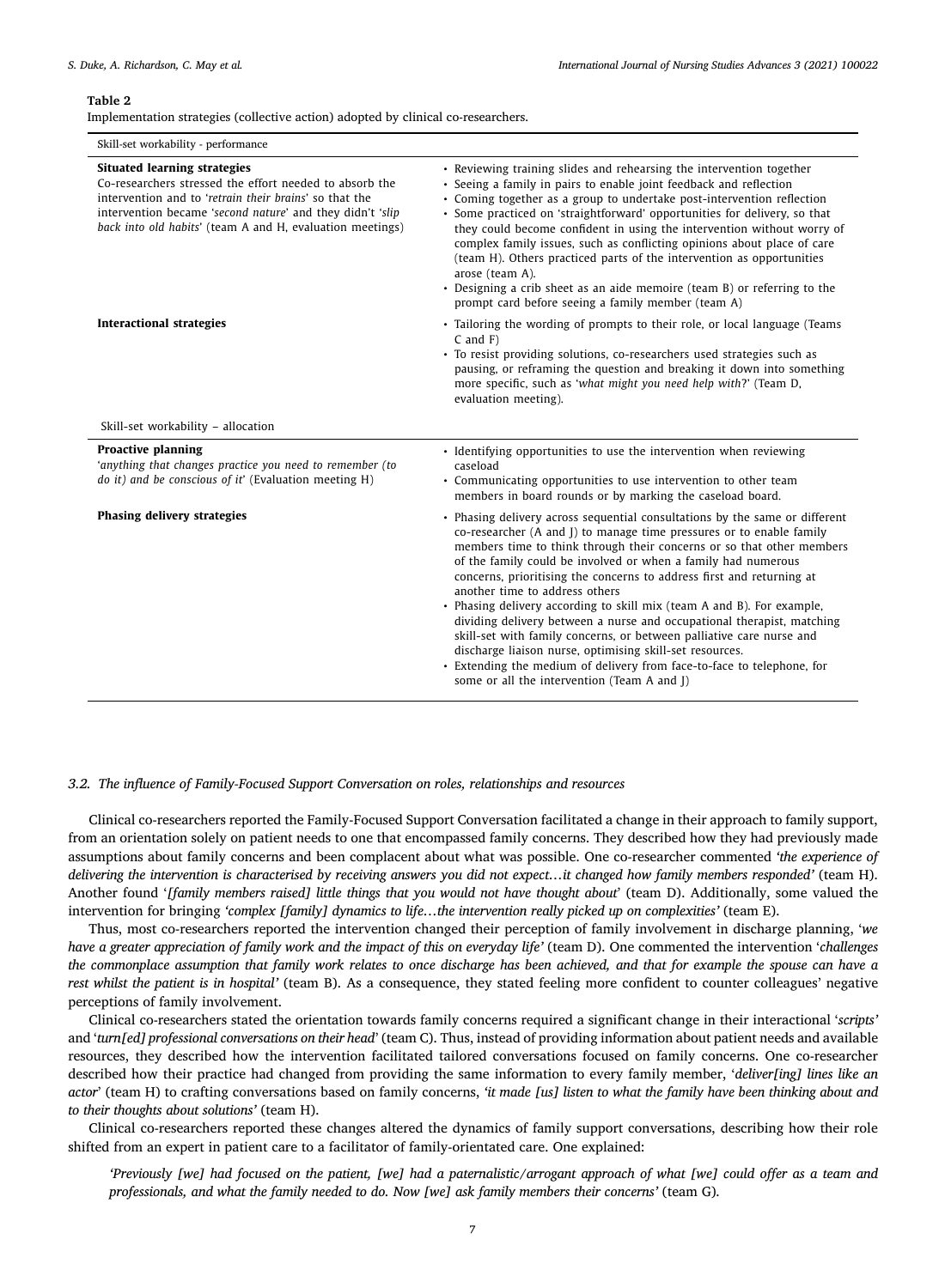Thus, rather than providing professional solutions, co-researchers described how they guided and coached family members to voice their concerns and think through the implications of care. Family members welcomed this facilitative approach, comparing it favourably to previous experiences of informational approaches: '*people in our position don't really want all that information thrown at us…[because]… they're giving you the facts but you're like: what does this actually mean*?' (Family member 005).

Thus, family members valued the family-focused approach taken by co-researchers '*…it was like, you know, this is—it's about all of you*' (Family member 004). They were positive about the opportunity to consider implications of care, describing how co-researchers sensitively encouraged them to consider how they would manage:

'[The co-researcher] was trying to get me to tell him how I felt about the subject of care and so we discussed that in quite intimate terms *really…we discussed it quite openly. Problems like incontinence and so forth and, you know'* (Family member 004).

Family members described the benefit of these conversations in terms of equipping them to act, 'w*ell, I think we need to know* what to expect in the future and then we're—we're prepared to deal with it' (Family member 003). It helped them to prioritise what was important, as one family member explained:

'It's difficult to say but the fact that my mum was dying sort of wasn't in my mind anymore. What was in my mind was to get her home and start to look after her at home. I wanted her to be at home. I wanted her to be in her own bedroom' (Family member 001).

Consequently, clinical co-researchers described the Family-Focused Support Conversation *'changed the colour of family work*', the depth, content and emotionality of family support conversations. Some clinical co-researchers experienced powerful emotional responses expressed by family members when their experience was acknowledged, or when they were asked about their concerns. They described how these responses conveyed the significance and emotional impact of their relative's illness and impending death. One co-researcher stated the intervention 'gives time for the penny to drop – that their relative is going to die' (team F). Although some co-researchers were initially worried by the strength of emotional expression evoked, family members explained it expressed their experience in terms of feeling valued and included:

'A couple of times we...started crying when they...started to involve us and ask about us...that someone was caring for us' (Family member 003).

Whilst there was no doubt from family member data that these conversations were emotionally significant, they were considered crucially important, as one family member eloquently summed up, '…*it's that awful torment, isn't it? You want to know what you don't want to know'* (Family member 004).

Thus, clinical co-researchers reminded us of the sensitivity and '*leap of faith*' needed by clinicians to use the intervention, one explained:

'People are putting their courage into your hands and you can't anticipate what is going to happen in the conversation...each explanation about what is likely to happen, or what help might be available, is a [potential] horror to a family member' [team C].

The recognition of family concerns and family knowledge, combined with prompting and coaching about the implications of care, facilitated family members to make informed decisions about their role in care. Clinical co-researchers provided examples where this facilitated families to decide to provide care at home when initially they ruled this out, to collectively decide that care at home was not feasible, or to consider alternative care options. Family members described this decision-making process as supportive and comforting: 'I found [it] very, very comforting, that I wasn't made to think I was doing the wrong thing' (Family member 004).

Discussions about the implications of family caregiving helped families to work out how best they could help each other to provide care on discharge. This enabled clinical co-researchers to assess the fit between patient and family needs and resources and thus, to tailor the provision of health and social care resources in a plan considered manageable by family members. Thus, some co-researchers described this changed their practice of offering standard care packages to every family and by tailoring resources to family needs, they made better use of scarce resources and positively influenced the sustainability of discharge:

'current professional practice often provides things families do not want or need, and can result in failed discharges because the *professional has taken over with their own solutions, not family-focused ones'* (team A).

Clinical co-researchers described how this process helped them to take informed discharge risks, for example, discharging patients with less than ideal social care packages, because concerns were discussed, family members harnessed family resources and made an informed decision to compensate for resource shortages. Moreover, co-researchers found this prevented crisis situations and resulted in sustainable discharges (team A).

Whilst clinical co-researchers described the tailoring of resources as taking informed discharge risks, family members described it as making realistic and appropriate plans, which respected their knowledge of their ill family member:

'The [consultant told me] my mum wouldn't make the journey home...I thought you're not right...you're [not] telling me I can't take my mum home...[the co-researcher] was more realistic...as soon as I said I want to take her home, she said "well yes of course you *can take her home" and arrangements were made'* (Family member 001).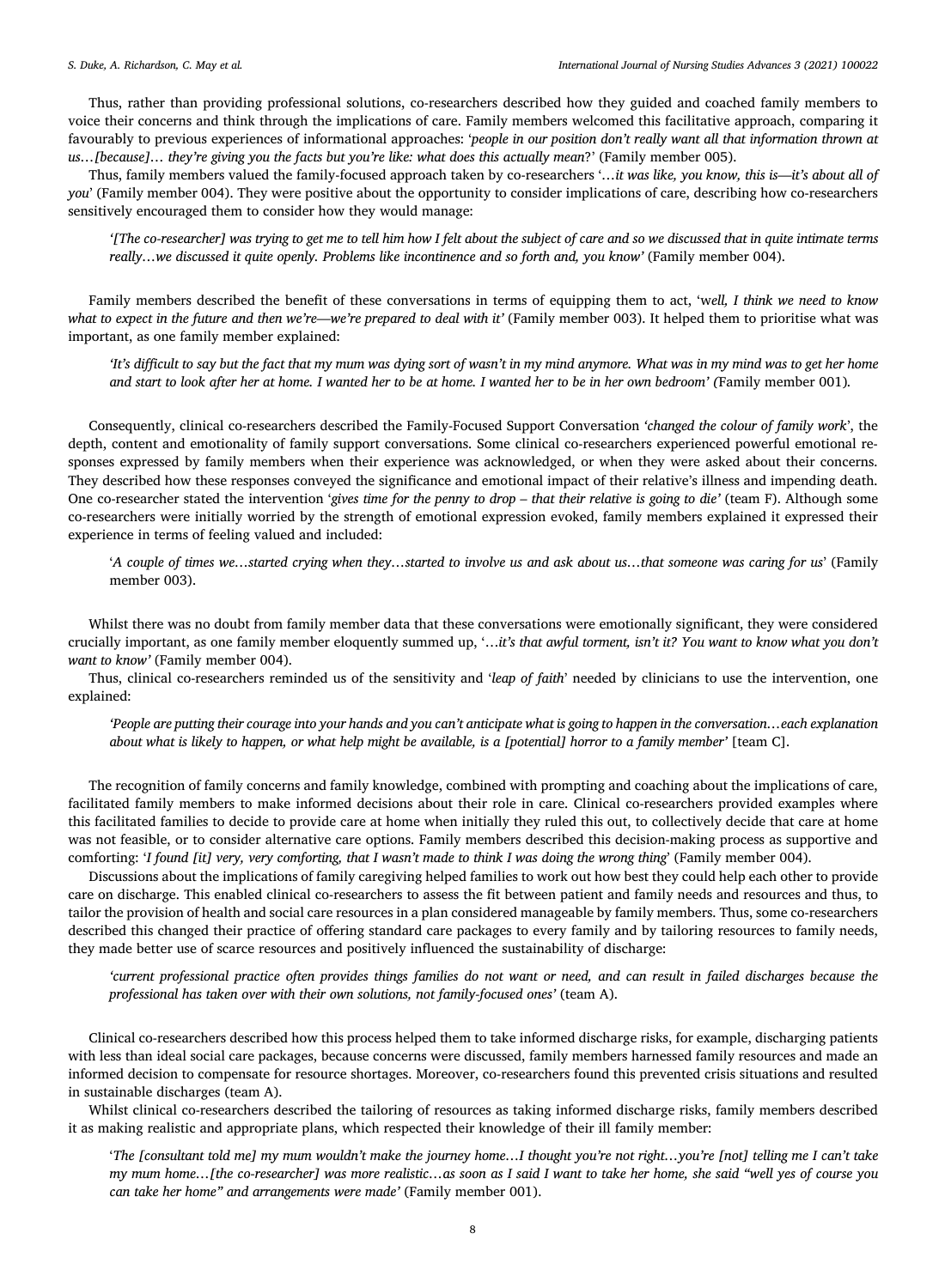## *3.3. Factors which promoted and inhibited implementation of the Family-Focused Support Conversation*

Implementation was promoted by strong coherence between the purpose of the intervention and the value co-researchers' placed on family care: 'the intervention is very much what [we] do as a team - to support family members' (team E). Clinical co-researchers initially described the intervention as the same as their usual practice, apart from subtle differences. Coherence was promoted by these subtleties being '*sufficiently different to warrant practice and thought'* (team B). However, differentiation between the intervention and usual practice became more distinct for co-researchers as they gained experience in its provision.

The collective action strategies used by co-researchers [\(Table](#page-6-0) 2) were important to the success of implementation. Undertaking implementation as a team or subgroup of a team, was considered helpful and supportive, particularly during team changes and conflicting priorities, to manage doubt and hesitation about their role in family support and/or discharge. However, when teams experienced significant staff sickness or shortage, or role changes, implementation was hindered. In two teams these factors resulted in an individual rather than collective approach to implementation, or in one team a shared understanding of the intervention but reduced capacity to participate in implementation.

Implementation was also fostered by the malleability of the Family-Focused Support Conversation. Whilst all interventional components were experienced as inter-related, co-researchers described loose coupling between the first component (meaningfulness) and the second and third components (comprehensibility and manageability) and strong coupling between the second and third components. Thus, clinical co-researchers in six teams described dividing the intervention into two phases, the first phase introduced the intervention and signalled understanding of the significance of the situation (meaningfulness component) and the second addressed concerns and focused on planning (comprehensibility and manageability components). This helped co-researchers to manage caseload pressures and complex clinical circumstances and to involve additional family members. In addition, in teams with specialist nurses and occupational therapists, delivery was sometimes divided between team members according to the nature of family concerns. Co-researchers also described occasions, when they only delivered the first intervention component, for example, because a patient was discharged before they were able to complete the intervention.

Thus, loose coupling helped co-researchers manage the reported change in the meaning of discharge fostered by the intervention, the shift from family support being specific to provision of discharge information about patient needs, to working with family concerns about caregiving after discharge. Therefore, in several research sites, there was evidence of normative [restructuring,](#page-11-0) (May et al., 2016:7), through the reorientation of interactional work and organisation of caseload management.

There was also evidence of relational integration, in how clinical co-researchers perceived their role in discharge care and how discharge work was distributed between ward, discharge and specialist teams. If co-researchers regularly undertook family support during the discharge process, the intervention was considered congruent with their role, co-researchers negotiated and collectively provided family support according to family needs and concerns. In the minority of cases where discharge work, and related family support, was considered a discrete ward or discharge team responsibility, co-researchers voiced tension in delivering the intervention in case it was perceived as inconsistent with previously agreed division of labour and for fear of creating ambiguity between their role and ward and discharge team roles. This made them cautious about using the intervention when ward teams had already started conversations with families about discharge. In these cases, co-researchers suggested it would be better if ward and discharge teams were trained to use the intervention.

Nevertheless, family support and discharge planning was not considered '*mutually exclusive'* (team C), as one clinical co-researcher explained: 'to think about discharge as ...distinct from palliative care ...is a false division' (team B). Co-researchers provided examples of where they had provided the intervention by working together with ward and discharge teams delivering the intervention components according to each person's expertise. Others described how they used the intervention to reflect on conversations family members had previously had with ward teams, providing family members with opportunities to raise doubts and review decisions, and considered this use of the intervention as consistent with teamwork.

# **4. Discussion**

The results provide confidence the Family-Focused Support Conversation can be implemented in acute hospitals by nurses and occupational therapists. Clinical co-researchers readily learnt how to deliver the intervention, found it practical to use, and time efficient. Co-researchers reported the intervention fostered family-focused support, which enabled family members to make informed decisions about their role in end of life care after discharge and resulted in realistic care plans which optimised use of available resources. Thus, the Family-Focused Support Conversation has the potential to provide evidence-based family support during end of life care transitions from hospital to home/nursing home. To our knowledge this is first intervention developed and implemented with this purpose.

The implementation differences noted between research sites can be explained by normative and relational restructuring processes (May et al., [2016\)](#page-11-0). The intervention was embedded in contexts in which co-researchers established flexible boundaries between their roles and those of ward and discharge teams, and where they were able to compensate for changes in resources (e.g. staffing and workload). Implementation was less embedded in sites (*n*=3) where there was strong demarcation between roles, or where coresearchers provided a service across several divergent organisations, and where there were significant role changes, sickness or vacancies.

Overall, the results point to the potential of the Family-Focused Support Conversation to influence system-wide change, given the implementation changes described [\(Hawe](#page-11-0) et al., 2009). Changes were reported in patterns of behaviour (suspending assumptions about family concerns, avoiding the temptation to jump in with professional solutions to family concerns); roles (co-researchers as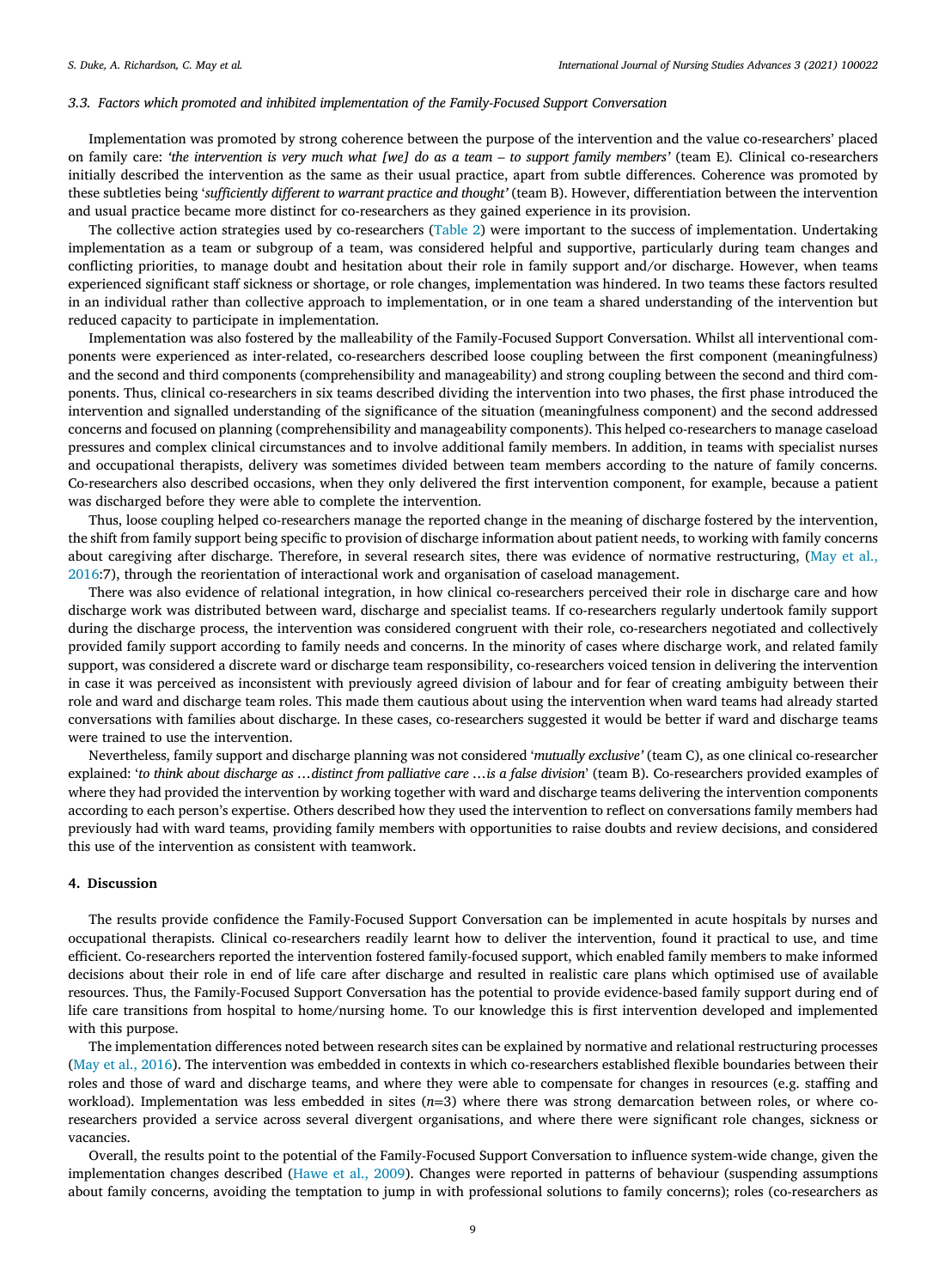facilitators rather than experts, family members as experts in 'how we do things as a family' rather than an extension of the patient); and in practitioner-family relationships (from paternalistic to inclusive). These changes resulted in family members being involved in care planning and making informed decisions about their role in end of life care provision. At a system level these changes have potential to mitigate professional ambivalence and marginalisation of family members, noted to occur in acute hospital settings by [Hanratty](#page-11-0) et al. (2014) and [Waring](#page-11-0) et al. (2014), and to counter the risk adverse approach to discharge planning by hospital staff, noted by [Coombs](#page-11-0) et al. (2017). In addition, these changes have potential to enhance the quality of end of life care transition decisions, effective use of resources and the sustainability of end of life care discharges [\(Rodakowski](#page-11-0) et al., 2017).

Moreover, the way in which the Family-Focused Support Conversation was considered supportive by family members is important, because it helps reconceptualise the purpose of family support during end of life care transitions. Support was described in terms of galvanising motivation and capacity to care, and harnessing resources inherent in family networks. These results reflect the meaningfocused approach to coping inherent in Family Sense of Coherence theory, which underpins the intervention. Meaning-making realigns priorities and creates or renews a sense of purpose (Folkman and [Moskowitz,](#page-11-0) 2007). As noted by [Hanratty](#page-11-0) et al. (2014), the results demonstrated during end of life care transitions, family members prioritised organisation of care in the most appropriate place, rather than long-term consequences of care on themselves or the family system.

Thus, support during end of life care transitions is concerned with working with the capacity of families to care for a dying relative, aligning this with 'how they do things as a family' and available resources. This affirms the importance of the Family-Focused Support Conversation in facilitating informed, sustainable decisions about place of care, and the role of family members in this care, through discussion of the implications of care options and available family and social care resources. This has potential to foster the resilience of family networks to organise and provide the necessary care to a dying relative, and to care for and about each other (Payne and Morby, 2013). Indeed, Ewing et al. [\(2018\)](#page-11-0) argue these conditions are pre-requisites for [comprehensive](#page-11-0) carer assessment for future support needs, important for sustaining care after discharge. Therefore, the Family-Focused Support Conversation has an important place in establishing the pre-conditions necessary for identifying and supporting family carers in the community.

We described the Family-Focused Support Conversation as a brief intervention, a short, structured conversation, designed to be provided either in planned or serendipitous interactions with family members. Whilst the results suggest this an appropriate classification, it raises some important considerations in terms of who should provide the intervention. Brief interventions are often used by non-specialists to deliver opportunistic 'front-line' support or health promotion, as a pre-curser to specialist support and/or self-management [\(Heather,](#page-11-0) 1989). Our decision to work with practitioners in specialist palliative care teams is somewhat contrary to these purposes, but important to the outcomes of the study. As in the pilot implementation, clinical co-researchers' expertise in palliative care, and their leadership and service development skills, generated rich 'insider' knowledge, pivotal to understanding how implementation was negotiated, organised and actioned. However, the examples provided by co-researchers sharing intervention delivery suggest the intervention could be delivered by ward-based nurses, hospital occupational therapist team members and discharge co-ordinators, with appropriate skills, if family member concerns were treated as triggers for referral to other colleagues and services, when beyond their expertise.

Nevertheless, the results also reinforce the complexity of discharge at the end of life [\(Popejoy,](#page-11-0) 2011; [Benzar](#page-10-0) et al., 2011) and the consequent need for interdisciplinary participation. This often results in dispersed, sometimes ambiguous and overlapping responsibilities [\(Benzar](#page-10-0) et al., 2011). Therefore, whilst the Family-Focused Support Conversation might be appropriately classified as a brief intervention, it is intended for implementation in complex situations (May et al., [2016\)](#page-11-0) where integration, and therefore family support outcomes, will be determined by the ability of professionals to navigate these complexities, to negotiate how they use available resources and work with colleagues to address family member concerns.

#### **5. Strengths and limitations**

This study has provided a rich qualitative account of implementation of the Family-Focused Support Conversation in twelve hospitals (seven acute NHS Trusts) across England. As with the pilot implementation, the quality of these results are a consequence of the combination of the research design, Participatory Learning and Action Research, with Normalization Process Theory, which provided a powerful reflexive lens through which to conduct the research and interpret the data. Importantly, the quality of the research is influenced by the emic knowledge, the rich insider implementation knowledge, generated by clinical co-researchers through their skilled leadership.

Nevertheless, it is important to consider the results in context. We need to better understand implementation by clinicians with different expertise and roles, and to understand the effectiveness of the intervention in terms of outcomes such as sustainability of discharge and family resilience. In addition, whilst the overall dataset has provided a rich understanding of implementation, accounts of family member experience were provided by a small proportion of those who received the intervention. Whilst response rates of family members were typical of palliative care and carer research [\(Grande](#page-11-0) et al., 2009), the number of research packs distributed by co-researchers was lower than anticipated. Co-researchers explained this was because discharge happened sooner than expected (although some packs were posted to family members afterwards) and some felt uncomfortable asking family members to participate (and take on more work) when they had just spoken about the amount of work they were doing to support their ill relative and prepare for discharge. Thus, the results are influenced by decisions made by clinical co-researchers about which family members to provide with a research pack and in turn this will have influenced the range of experiences recounted by family members. Therefore, thought needs to be given to alternative recruitment strategies in future studies to broaden the voice of family members in the research outcomes.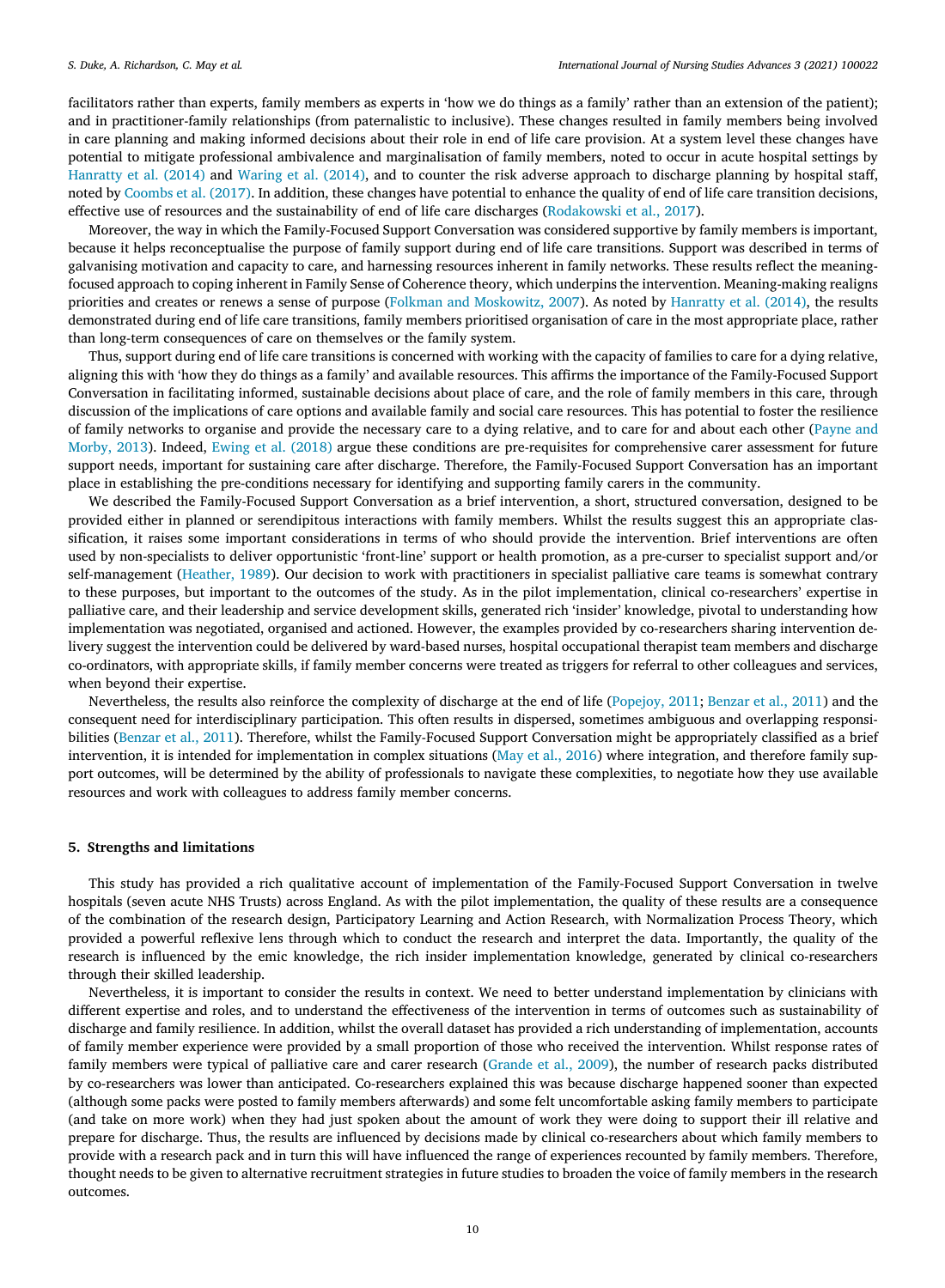## <span id="page-10-0"></span>**6. Conclusion**

Discharge at the end of life is complex and consequently focuses on patient needs and securing appropriate resources and services to meet these needs. As a result, the emotional impact on family members and their concerns and contributions to discharge plans are seldom acknowledged. This study provided confidence about the usability, accessibility and acceptability of the Family-Focused Support Conversation, a brief intervention specially designed for use in acute hospitals in end of life care discharges, where time is of the essence. Importantly, it provides an evidence-based conversational guide that can be used by hospital palliative care teams, and potentially by ward and discharge teams with appropriate support, to meet family members' support needs during the end of life care transitions from hospital to home/nursing home. To our knowledge this is first intervention developed with this purpose.

Clinical co-researchers and family members reported implementation made a positive impact on the roles and relationships between practitioners and family members, the decisions made by family members and on how health and social care and family resources were utilised. The normative and relational restructuring underpinning this impact appear fundamentally important to the sustainability of discharge and the future support of family carers in the community. Additionally, there is good indication that the Family-Focused Support Conversation has the potential to influence system-wide change, by changing practitioners' understanding of family care and consequently mitigating the professional ambivalence and marginalisation of family members which has been described in acute hospital settings.

# **Authors contributions**

Data collection and analysis was undertaken by NC, SD, SL. All authors contributed to interpretation of the data. SD drafted the paper, NC, SL, CM, NL and AR made significant contributions to its development and refinement, commented on subsequent drafts of the text and approved the final version. The implementation phase of the study was supervised by NC. The PI (SD) was supervised by AR.

## **Acknowledgements**

We acknowledge the contribution made by our colleague Pam Firth, independent advisor in psychosocial palliative care, to the development of the Family-Focused Support Conversation and to our understanding of family care at the end of life. We also wish to thank Professor Anne Rogers for peer review comments on a previous draft of this paper.

Co-researchers: We acknowledge with thanks and respect the expertise and contribution made to the study by clinical coresearchers and PPIs.

Clinical co-researchers: Gemma Bartlett, Lucy Harris, Elizabeth Flannery, Michael Connolly, Pam Booth, Gilliam Balpin, Emma Wells, Elizabeth Price, Alison Faulkner-Butcher, Leanne Petch, Chris Ward, Sophie Morris, Tracey Cassidy, Emma Christou, Helen Longhurst, Jean Murray, Orla O'Meara, Rebecca Alvis, Jose Ayoze Del Rosario Perez, Francisca de Costa Mendes, Jan Eversfield, Nicola Henawi, Nesta James, Sue Bevan, Victoria Brinkworth, Nic Cordwell, Lucy Davies, Wendy Edwards, Julie Dale, Ruth Hall, James Rushby, Hermien van Zuijien, Julie Wise, Katie Broadley, Rhys Stanfield, Carolyn Lewis, Anna Redmond, Kath Sartain, Polly Pooler, Sarah Baurez, Sue Bell, Lucy Brewis, Sarah Burgess, Emma Chalmers and Vanessa Seilo.

PPIs: Alison Allam, Gerry Bennison, Manoj Mistry, John Reeve and Amanda Roberts.

#### **Declaration of Competing Interest**

The authors declare that they have no competing interests.

Professor Richardson is a National Institute for Health Research (NIHR) Senior Investigator. The views expressed in this article are those of the author(s) and not necessarily those of the NHS, the NIHR, or the Department of Health.

## **Funding source**

This study/project is funded by the National Institute for Health Research (NIHR) School of Social Care Research (C088/T14- 035/USSD-P63). The views expressed are those of the author(s) and not necessarily those of the NIHR or the Department of Health and Social Care.

# **Supplementary materials**

Supplementary material associated with this article can be found, in the online version, at doi[:10.1016/j.ijnsa.2021.100022.](https://doi.org/10.1016/j.ijnsa.2021.100022)

## **References**

[Applebaum,](http://refhub.elsevier.com/S2666-142X(21)00004-7/sbref0001) AJ, [Breitbart,](http://refhub.elsevier.com/S2666-142X(21)00004-7/sbref0001) W, 2012. Care for the cancer caregiver: a [systematic](http://refhub.elsevier.com/S2666-142X(21)00004-7/sbref0001) review. Palliat. Support. Care 11 (3), 231–252.

[Antonovsky,](http://refhub.elsevier.com/S2666-142X(21)00004-7/sbref0002) A, [Sourani,](http://refhub.elsevier.com/S2666-142X(21)00004-7/sbref0002) T, 1988. Family sense of coherence and family [adaptation.](http://refhub.elsevier.com/S2666-142X(21)00004-7/sbref0002) J. Marriage Fam. 50 (1), 79–92.

Bauer, M, Fitzgerald, L, Haesler, E, Manfrin, M, 2009. Hospital discharge planning for frail older people and their family. Are we delivering best practice? A review of the evidence. J. Clin. Nurs. 18 (18), 2539–2546. doi[:10.1111/j.1365-2702.2008.02685.x.](https://doi.org/10.1111/j.1365-2702.2008.02685.x)

[Benzar,](http://refhub.elsevier.com/S2666-142X(21)00004-7/sbref0004) E, [Hansen,](http://refhub.elsevier.com/S2666-142X(21)00004-7/sbref0004) L, [Kneitel,](http://refhub.elsevier.com/S2666-142X(21)00004-7/sbref0004) AW, [Fromme,](http://refhub.elsevier.com/S2666-142X(21)00004-7/sbref0004) EK, 2011. Discharge planning for palliative care patients: a [qualitative](http://refhub.elsevier.com/S2666-142X(21)00004-7/sbref0004) analysis. J. Palliat. Med. 14 (1), 65–69.